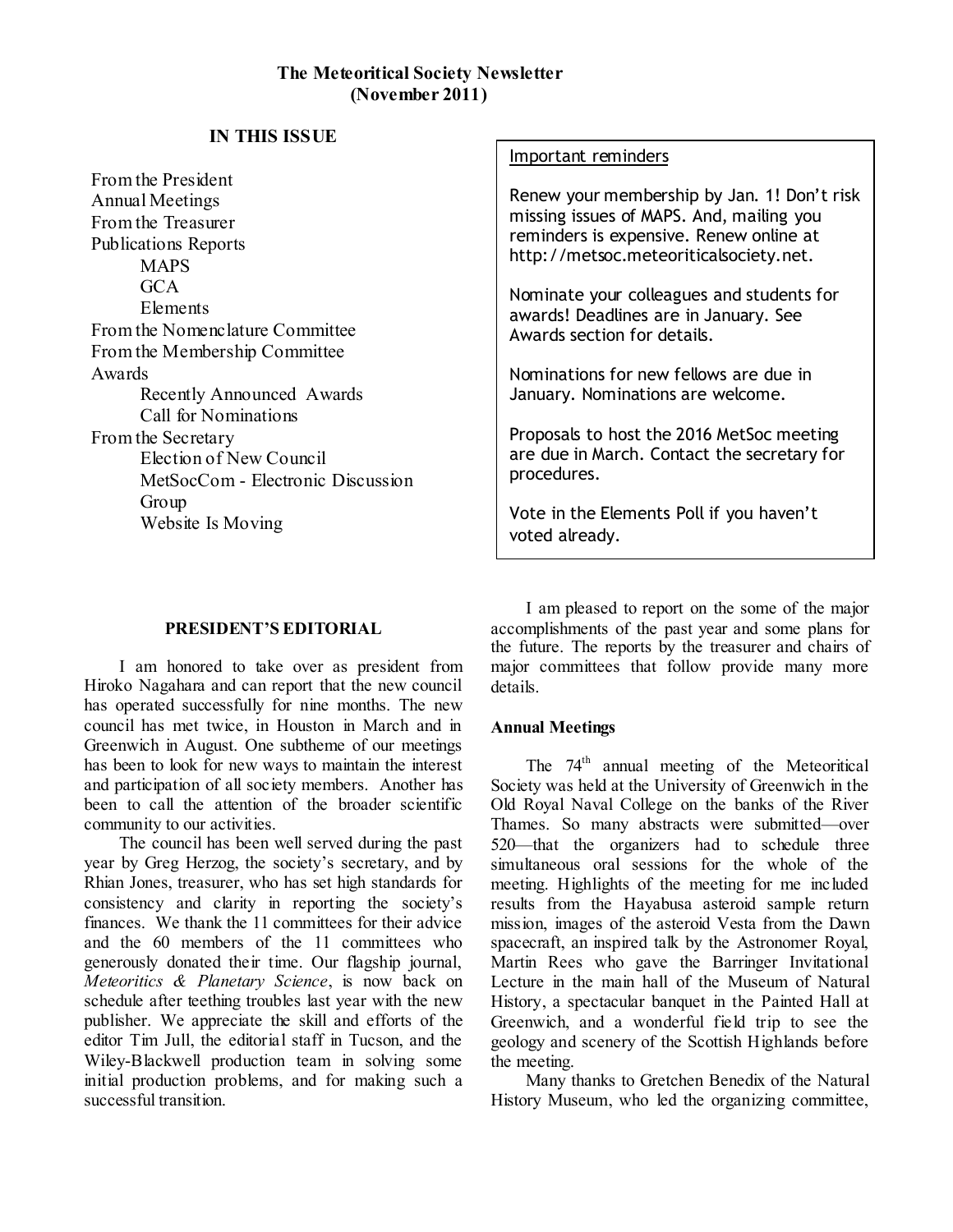and her co-chairs Phil Bland, Sara Russell, and Caroline Smith for all their hard work, which made the meeting so successful. Many other members contributed to the meeting, including Kieren Howard and the numerous student volunteers who ably ran the audiovisual equipment.

Next year the society's annual meeting, its 75th, will be held in Australia—the society has met in Australia only once before (Perth, 1990). Trevor Ireland and his colleagues at Australian National University, who are hosting the meeting at the Cairns Convention Center, promise an exciting program with a coral reef trip during the week of the meeting and a week-long field trip to visit impact craters afterwards.

The council has accepted the offer by Kuni Nishiizumi and colleagues working in the San Francisco Bay area to hold the 2015 annual meeting at the University of California in Berkeley, California. The annual meeting in 2016 will be held outside North America. The council will be deciding on the venue in March 2012. We invite bids from members.

### **Geochimica et Cosmochimica Acta**

In June, I signed on behalf of the Meteoritical Society a five-year agreement with Elsevier to continue cosponsoring *GCA* with the Geochemical Society. After a year of difficult negotiations with Elsevier, the joint publications committee led by David Mittlefehldt persuaded Elsevier to offer a single contract to the two societies, rather than two separate ones, but the terms were not acceptable. At the request of the presidents of the two societies, the *GCA*  executive editor, Frank Podosek, then made one last effort and succeeded in obtaining a contract that was acceptable although with terms much less advantageous than those of the previous contract.

The new contract offers no royalties to the Meteoritical Society. It also specifies that members will no longer be able to purchase subscriptions for printed copies of *GCA*, although they can continue to obtain electronic subscriptions. Rates are \$96 for regular members and \$48 for students and senior members. Elsevier will send out pro-forma invoices for 2012 to those members who already have 2011 subscriptions, before the end of 2011. Members wishing to begin a new subscription should contact Elsevier directly at [Emeasocieties@elsevier.com.](mailto:Emeasocieties@elsevier.com)

At the end of next year Frank Podosek will step down after a thirteen-year term as executive editor of

*GCA*. Frank took over the journal at a troubled time, maintained the highest levels of editorial excellence, treated everyone with fairness and courtesy, and brought *GCA* into the electronic age*.* The Joint Publications Committee will lead the effort to find his replacement. Please contact Brigitte Zanda (zanda@mnhn.fr) or Jeff Grossman  $(jgrossman@usgs.gov)$ , the two Meteoritical Society representatives on the committee, if you are interested in applying for this position.

## **Elements**

Last year, the Meteoritical Society joined a group of 15 other participating societies who publish *Elements*, the highly successful international journal of mineralogy, geochemistry, and petrology. The February issue, which was edited by Dante Lauretta, contained six articles on cosmochemistry by society members; next January's (2012) issue will be on impact craters. Each issue contains one or two pages of Meteoritical Society news edited by Cari Corrigan. In addition, a new feature called *CosmoElements*, which debuted in June, will highlight new discoveries in our field. If you have suggestions for items for the news page or *CosmoElements*, please contact Cari. Instructions for proposing thematic issues of 4-6 articles can be found on the *Elements* website at www.elementsmagazine.org/proposal.htm.

Many thanks to Hap McSween, who completes his third and last year as principal editor, for encouraging the society to join *Elements*, and to Cari Corrigan for organizing our contributions.

## **Finance**

I am pleased to report that our finances are in good shape and that Rhian Jones who took over as treasurer from Alan Rubin has succeeded in making the accounts more comprehensible. The audit committee is now scrutinizing her report for the financial year that ended on May 31, 2011. The endowment funds have been carefully nurtured by the endowment committee, which has been ably chaired by Tim Swindle for the last five years.

The budget for the present financial year shows that about 45% of the income from membership dues will go to Wiley for *MAPS* subscriptions. We also will pay about \$6,000 toward the *MAPS* editorial office expenses, 95% of which are covered by royalty payments from Wiley-Blackwell. Before the Wiley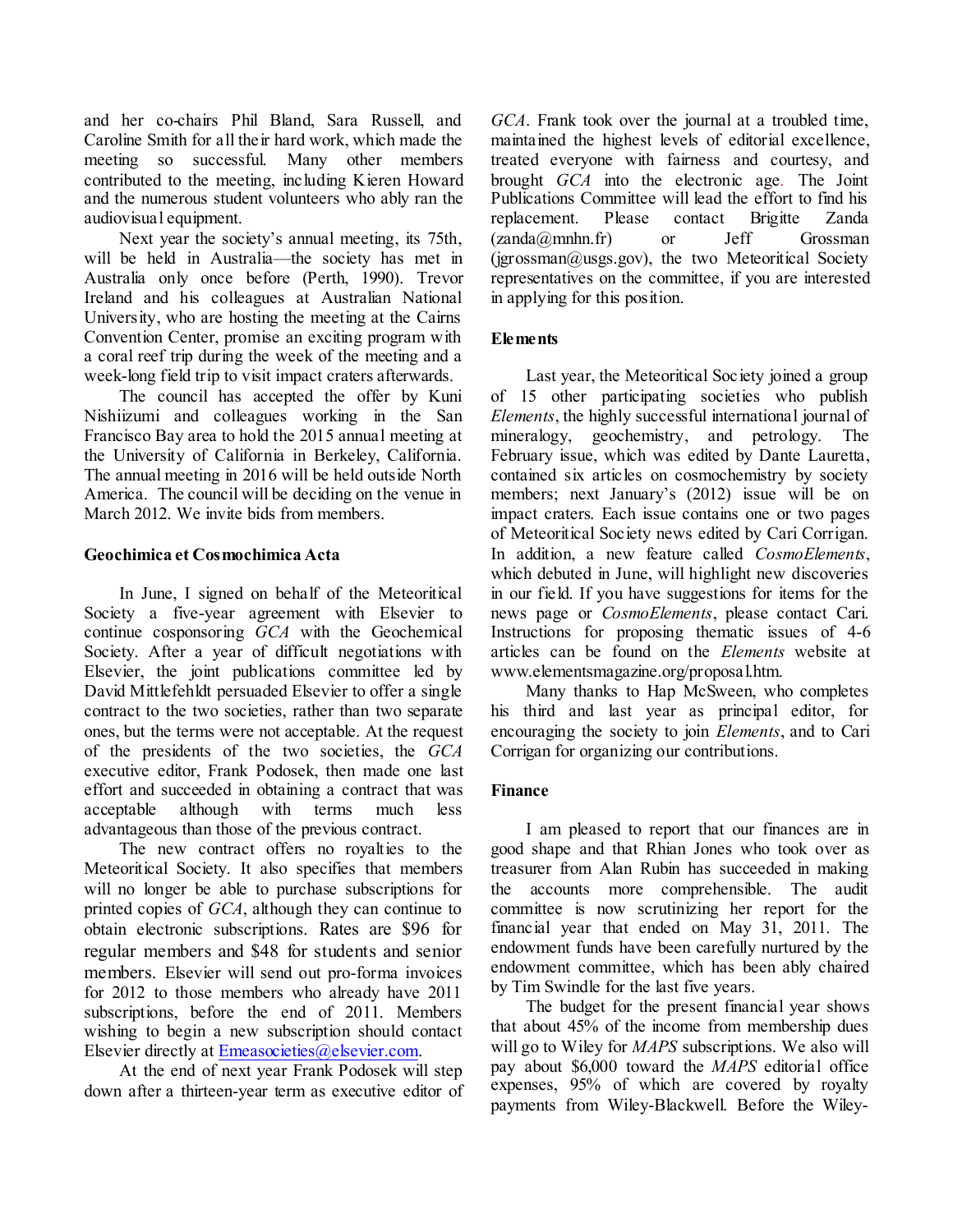Blackwell contract was signed, a much larger fraction of the membership dues went toward *MAPS* expenses and, in some years, endowment funds had to be used to subsidize *MAPS*. The improvement in our finances is due to savings in the *MAPS* editorial office, to having typesetting done in India, and to the new publishing agreement with Wiley-Blackwell.

The dues for 2012 are unchanged—they have not been raised since 2002. Your prompt payment of your annual dues will save the society money. Members can save \$30 per year by taking an electronic subscription to *MAPS* instead of printed plus electronic versions.

Last year about 160 members generously donated close to \$11,000 to the various endowment funds with their annual dues, and we are most grateful for their loyal support.

This year the endowment funds were used to make a special grant to help support members from low-income countries to attend the society's annual meeting in Greenwich. We also received very generous donations for this purpose from Lucy McFadden and an anonymous donor. The New York and Greenwich meetings highlighted the need for funds to support members from low-income countries to attend our annual meetings. This year there will be a line on the dues renewal form where members can contribute to this worthy cause.

The endowment committee and the council are working to establish a Legacy Program to be run by an *ad hoc* committee of members of the endowment committee and other members. The goal is to invite society members to consider making a legacy gift to the society. These funds will be invested through our endowment fund and a small amount,  $\sim$ 4%, will be used each year for support of Meteoritical Society activities. The Legacy Program will be open to all our members and supporters who want to make sure that the activities of our society continue well into the future. Joe Goldstein, Drew Barringer, and Hap McSween, who was largely responsible for establishing the endowment fund when he was president, have agreed to serve on this *ad hoc* committee to run the program.

## **Communications**

Hiroshi Kaiden at the National Institute of Polar Research in Tokyo is taking over as webmaster for the society. He has been working with Greg Herzog to make the society's website easier to navigate and more informative. We are most grateful to Hiroshi and NIPR

for developing and hosting the new site, which will be inaugurated shortly. Thanks also to Matt Genge who redesigned the website in 2003 after transferring it from the University of Arkansas and ran it for many years. The web address of the society will not change.

Greg Herzog has been working to set up a listserv for members to be called *MetSocCom*. All members of the society will be invited via e-mail to join this group and will be able to discuss topics that are related to research and education in meteoritics and planetary science. We will use this email group to alert members to news items that are posted on our website and any other relevant news and events of interest to members. We hope that members will find it useful, for example, for posting links to job advertisements and discussions of issues of interest. Jon Friedrich of Fordham University has kindly agreed to manage *MetSocCom*.

Members should know that the society has a policy of not sharing email or postal addresses of our members with any other organization. Our membership directory is only available to members who log in through our website with the username and password that they use for accessing *MAPS* and *Elements* electronically.

The society also has a page on Facebook, [https://www.facebook.com/pages/Meteoritical-](https://www.facebook.com/pages/Meteoritical-Society/132324490172621)

[Society/132324490172621.](https://www.facebook.com/pages/Meteoritical-Society/132324490172621) Cari Corrigan who moderates the Facebook page says that the former "group" is defunct and invites members to add photos and news items to the new site.

# **Workshops and Meetings**

Since our field of research is very interdisciplinary, we can help our members and publicize our society by sponsoring meetings arranged by other groups. In the last four years we have supported five meetings or special sessions arranged by our members with financial help from the endowment funds. (See our website under Endowment: Outreach projects.)

The society is sponsoring three upcoming meetings: a workshop for meteoriticists and astronomers on Kauai, Hawaii,, November 7-9, 2011, on the "Formation of the First Solids in the Solar System," the Second Arab Impact Cratering and Astrogeology Conference in Casablanca, November 13-20 this year, and the "Asteroids, Comets, and Meteors" meeting, which has been rescheduled for May 16-20, 2012, in Niigata, Japan. Sasha Krot, who is organizing the Kauai workshop, and Sho Sasaki, the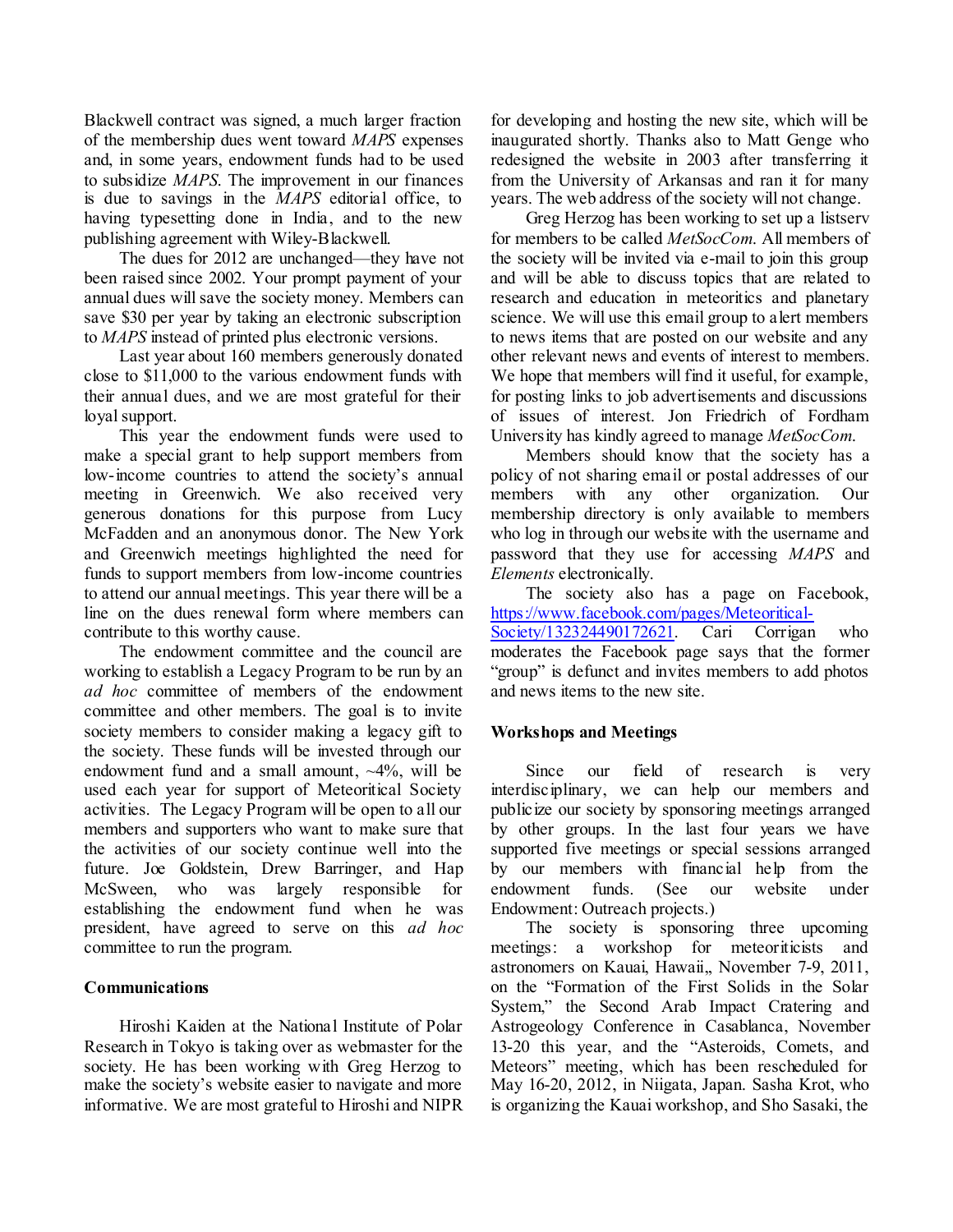chair of the ACM 2011 scientific organizing committee, have arranged with the editor of *MAPS*, Tim Jull, for participants at both meetings to submit papers based on their presentations to two special issues of *MAPS*. These two meetings will provide opportunities for our members to interact with scientists from related fields and allow the society to publicize our journal and research activities to a broader audience.

If you are organizing a meeting that is related to our field and need help, or know of a meeting that we should support, please let us know. Requests for financial help should go to Marc Caffee, who is taking over from Tim Swindle as the chair of the endowment committee, requests for help publicizing meetings should go to Greg Herzog, and proposals for special issues of *MAPS* should go to Tim Jull.

### **Society Awards**

In Greenwich, I had the great pleasure of presenting the society's awards for 2011: the Leonard Medal to François Robert, the Barringer Medal and a check for \$1000 to Bruce Bohor, the Nier Prize and a check for \$1500 to Fred Ciesla, and the Service Award and a life membership in the society to Richard Pugh. In addition, two student prize winners received their awards. Andrew Beck won the Paul Pellas-Graham Ryder Award and a check for \$500 for the best paper published in 2010 by a student in planetary sciences. The Gordon A. McKay Award for the best oral presentation by a student at the annual meeting last year in New York went to Rachel Smith together with a check for \$1000. Congratulations to all our awardees.

In 2012 the Leonard Medal will be awarded to Don Burnett, the Barringer Medal to Jan Smit, the Nier Prize to Fréderic Moynier, and the Service Award to Ursula Marvin. After the Greenwich meeting, the council selected Dennis Harries as the winner of the McKay Award for 2011.

The success of our awards program depends critically on the participation of members in nominating highly qualified colleagues and serving on the five award committees. Full instructions for making nominations for these awards and society fellows are given elsewhere in this newsletter. The deadlines for nominations are January 31 for the Pellas-Ryder Award and Service Award, and January 15 for all other awards and fellows.

Finally, I'd like to thank the award committee members and especially the committee chairs: Tim McCoy (Leonard Medal Committee), Chris Koeberl (Barringer Award), Gary Huss (Service Award), and Byeon-Gak Choi (Gordon A. McKay Award) and the senior member of the Pellas-Ryder Committee, Christine Floss. Their hard work is greatly appreciated. Ed Scott

#### **ANNUAL MEETINGS**

## **2011 Annual Meeting**

The 74th annual meeting of the Meteoritical Society was held August 8-12 in London, England, at the University of Greenwich. A total of 548 people, including 71 guests, attended the Greenwich meeting. 529 abstracts were submitted. To accommodate the large number of requests for presentations, the program committee scheduled three parallel sessions throughout the week, allowing for 284 oral presentations, along with two poster sessions. The topics of impact studies and differentiated meteorites were the most heavily subscribed.

A total of about \$52K in travel awards was distributed. As part of the travel award for members from low-income countries registration fees were waived.

Civil unrest in London during the meeting led Greenwich University authorities to close the campus on Tuesday evening, the time scheduled for one of the two poster sessions. Extra space was found for Thursday night, and 90% of Tuesday's posters were able to be presented. The local organizing committee thanks everyone for the patience and assistance in dealing with the unique situation.

A preconference field trip took place in the highlands of Scotland. Thirteen intrepid souls were led on a 4-day tour to see geology (and whisky) of Scotland by Martin Lee and John Cosgrove.

The annual banquet was held in the historic Painted Hall and Queen Mary Undercroft at the University of Greenwich.

Further details along with pictures can be found in the December 2011 issue of *Elements*.

The Local Organizing Committee consisted of Gretchen Benedix, Caroline Smith, Phil Bland, Sara Russell, Kieren Howard, Matt Genge, Monica Grady, Ian Franchi, Ian Lyon, and Dominik Hezel.

Gretchen Benedix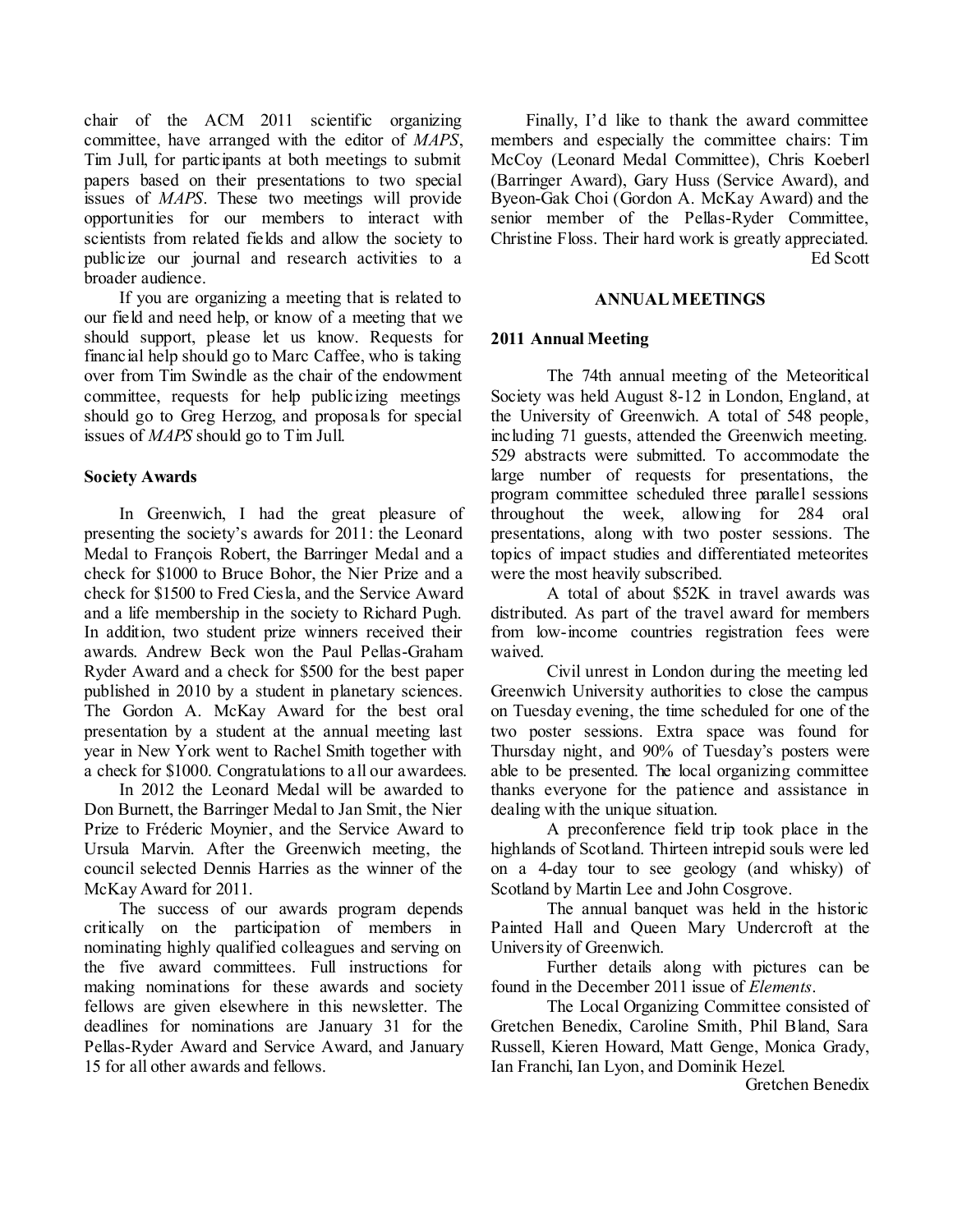#### **Upcoming Meetings**

#### *2012 Annual Meeting, Cairns, Australia*

The 75th Annual Meeting of the Meteoritical Society will be held in Cairns, Australia, August 12-17, 2012. The organizers would like to invite you to come down under and enjoy the tropics. Cairns is the northernmost city on the east coast of Australia and provides prime access to the Great Barrier Reef and tropical rainforests. Winter is known as the dry season and temperatures will be in the mid twenties  $(^{\circ}C)$ during the day time, and mid teens in the evening.

We expect to have a wide variety of interesting sessions covering a full range of topics in meteoritical and planetary science.

We will have the normal Wednesday afternoon break for an organized outing followed by the conference dinner. Before the meeting, we will look at a day excursion on to the reef for those interested. After the meeting, there will be a field trip to Central Australia to see craters, geology and some of the Australian outback. We are also looking at a more extensive trip to some of the more remote crater localities. An indication of interest for either of these trips would be useful for planning purposes.

As it is the 75th meeting anniversary, we are pleased to announce that Ross Taylor will be presenting the Barringer Lecture.

The meeting will be held at the Cairns Convention Centre, located in downtown Cairns. Accommodation will be available at a wide variety of local hotels from backpackers to 5 star, all within walking distance of the center.

Additional details are available in the first announcement, which is posted on the LPI website at <http://www.lpi.usra.edu/> meetings/metsoc2012/.

We also have information available on our local website, [http://shrimp.anu.edu.au/metsoc2012/.](http://shrimp.anu.edu.au/metsoc2012/)

For more information, comments, or inquiries please contact Trevor Ireland [<trevor.ireland@anu.edu.au>](mailto:trevor.ireland@anu.edu.au)

Trevor Ireland

### **FROM THE TREASURER**

This is my first report as Treasurer. I took over from Alan Rubin in January 2011, and we worked together over several months to ensure a smooth transfer of money and responsibilities. This report summarizes the society's finances in Fiscal Year 2011 (FY11), 1 June 2010 to 31 May 2011.

#### **Assets**

At the end of FY11, the balance of the operating fund was \$212,652 and the portfolio value of the investment fund was \$675,455. The investment fund contains three endowed funds, which were distributed as follows at the end of FY11: general endowment fund, 84.24%; Nier fund, 7.66%; Gordon A. McKay fund, 8.10%.

### **Operating Fund**

A significant change to the society's operating budget took place last year, because of our move to publishing *MAPS* with Wiley. FY11 was the first fiscal year in which we were operating entirely within our new agreement with Wiley. Our operating budget includes two kinds of income from Wiley: an agreed sum that supports the *MAPS* editorial office, as well as royalty income which is based on Wiley's total *MAPS* revenue. Some of Wiley's revenue consists of *MAPS* subscriptions which members pay as part of their membership dues. Overall, in FY11, the society budget for publication of *MAPS* was close to breaking even. Financially, the transition to Wiley has begun on a stable financial footing.

In FY11, the New York MetSoc meeting returned a previous loan of \$25,000, and we made new loans of \$20,000 to the London MetSoc meeting and \$5,000 to the Cairns MetSoc meeting.

Another item in the FY11 budget was that we began to participate as a member society of *Elements* magazine. The cost of this to the society is about \$15,000 per year, which in FY11 was covered by the operating fund budget.

| Year | Location                      | Dates               | Contact                          |
|------|-------------------------------|---------------------|----------------------------------|
| 2012 | Cairns, Queensland, Australia | <b>August 12-17</b> | trevor.ireland@anu.edu.au        |
| 2013 | Edmonton, Alberta, Canada     | July 29-August 2    | herd@ualberta.ca                 |
| 2014 | Casablanca, Morocco           | September 7-14      | chennaoui $h$ $\omega$ y ahoo.fr |
| 2015 | Berkeley, California, USA     | July 27-31          | kuni@ssl.berkeley.edu            |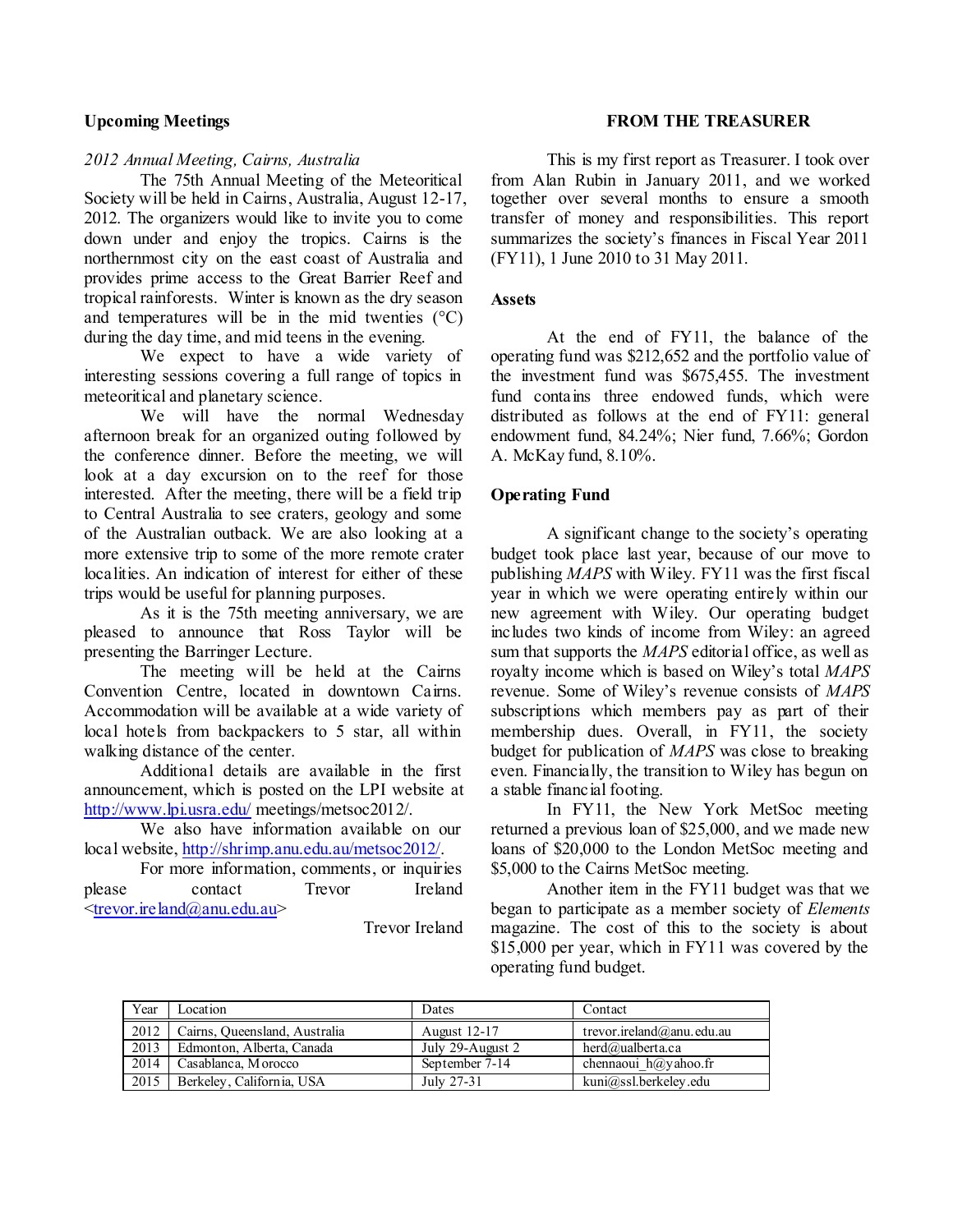Also in FY11, we received our final *GCA* royalty payment from Elsevier, which was  $\sim $56,000$ . Without this royalty payment, the operating fund account showed a small surplus of about \$5,000. Because the Elsevier royalty money is a clear surplus to the FY11 budget, and because the operating fund has a significant cash surplus, we transferred \$60,000 from the operating fund to the investment fund (for the general endowment fund) in August 2011.

#### **Gifts**

We thank the 157 society members who generously contributed gifts to the endowment, Nier, and McKay funds in the past fiscal year. The total of gifts received was close to \$11,000. These contributions helped support workshops, awards, student and professional travel and other activities. The following members contributed \$100 or more during this period: E. Anders, F. Begemann, J. Berkley, J-L. Birck, A. Brearley, S. Brey, G. Crozaz, P. DeCarli, J. Delaney, H. Deyerle Jr., T. Fagan, B. French, M. Gaffey, S. Genest, J. Goldstein, E. Grew, J. Grossman, O. Jentsch, J. Kashuba, N. Kita, C. Koeberl, L. Labenne, T. McElvain, H. Melosh, S. Messenger, D. Milton, H. Nagahara, N. Nakamura, B. Narendra, M. Nolan, E. Olsen, H. Palme, R. Pepin, M. Strait, T. Swindle, R. Tabor, S. Taylor, A. Treiman, C. Velsko, R. Walker, and J. Wasson.

Rhian Jones

#### **PUBLICATIONS REPORTS**

#### **MAPS**

I would like to summarize briefly the status of our journal, *Meteoritics & Planetary Science*. Scientifically, the journal continues to do well and, economically, the budget is balanced.

*Paper submission*. The journal submission rates continue to be good. I have summarized some statistics from Manuscript Central in the table below.

*Online journal*. All issues since 1997 have been uploaded to the Wiley system. We are in the process of having all issues of *MAPS* scanned, and we expect to have the entire collection online by the end of 2011.

*Production and Typesetting of Papers*. There are no longer delays in the production of papers. Changes in the flow system at Wiley have been made, and the current issue is September 2011. Minor problems are generally worked out during weekly telephone conferences with Wiley personnel.

| <b>Submission statistics</b>                       | 2011 to date    | <b>Prior 12 months</b> |  |
|----------------------------------------------------|-----------------|------------------------|--|
| Article                                            | 121             | 149                    |  |
| Award citation                                     | 3               | 3                      |  |
| Report                                             | 4               | 4                      |  |
| Journal statistics                                 | Prior 12 months |                        |  |
| Avg. days from submission to first decision        | 80.0            |                        |  |
| Avg. reviewer turnaround time (days)               | 30.0            |                        |  |
| Original submission                                |                 |                        |  |
| Avg. reviewer turnaround time (days)               | 23.0            |                        |  |
| <b>Resubmission</b>                                |                 |                        |  |
| Avg. reviewer turnaround time (days)               | 23.0            |                        |  |
| <b>Revision</b>                                    |                 |                        |  |
| Avg. days from submission to <b>Final decision</b> | 123.0           |                        |  |
| Other statistics                                   |                 |                        |  |

| Accept ratio (prior 12) | 110:38     |
|-------------------------|------------|
| months $)^a$            | $(79.7\%)$ |

Total pending manuscripts 51

<sup>a</sup>The "accept" ratio (the percentage of papers that is finally accepted) has declined to 80% from about 85%.

*Print Statistics*. In 2010, we published 118 papers, 5 citations, 3 editorials, and 4 memorials. Below is a summary of the numbers of papers printed since 2003.

| Year | No. of<br>papers | Paper<br>pages | Pages/paper | Total pages incl.<br>supplements |
|------|------------------|----------------|-------------|----------------------------------|
|      |                  |                |             | 1726 (to Sept.)                  |
| 2011 | 75               | 1462           | 19.5        | 2011)                            |
| 2010 | 118              | 2015           | 17.1        | 2249                             |
| 2009 | 122              | 1818           | 14.9        | 2047                             |
| 2008 | 139              | 2107           | 15.2        | 2316                             |
| 2007 | 142              | 2182           | 15.4        | 2375                             |
| 2006 | 132              | 1994           | 15.1        | 2233                             |
| 2005 | 117              | 1922           | 16.4        | 2187                             |
| 2004 | 136              | 2067           | 15.2        | 2352                             |
| 2003 | 127              | 1880           | 14.8        | 2123                             |

Timothy Jull Editor, *Meteoritics & Planetary Science*

#### **GCA**

As noted in the president's editorial, Frank Podosek will retire as *GCA*'s executive editor at the end of 2012. The Geochemical Society and the Meteoritical Society who jointly sponsor the journal are now looking for a replacement for Frank. If you are interested in being considered as the next executive editor of *GCA* please send a resumé and cover letter to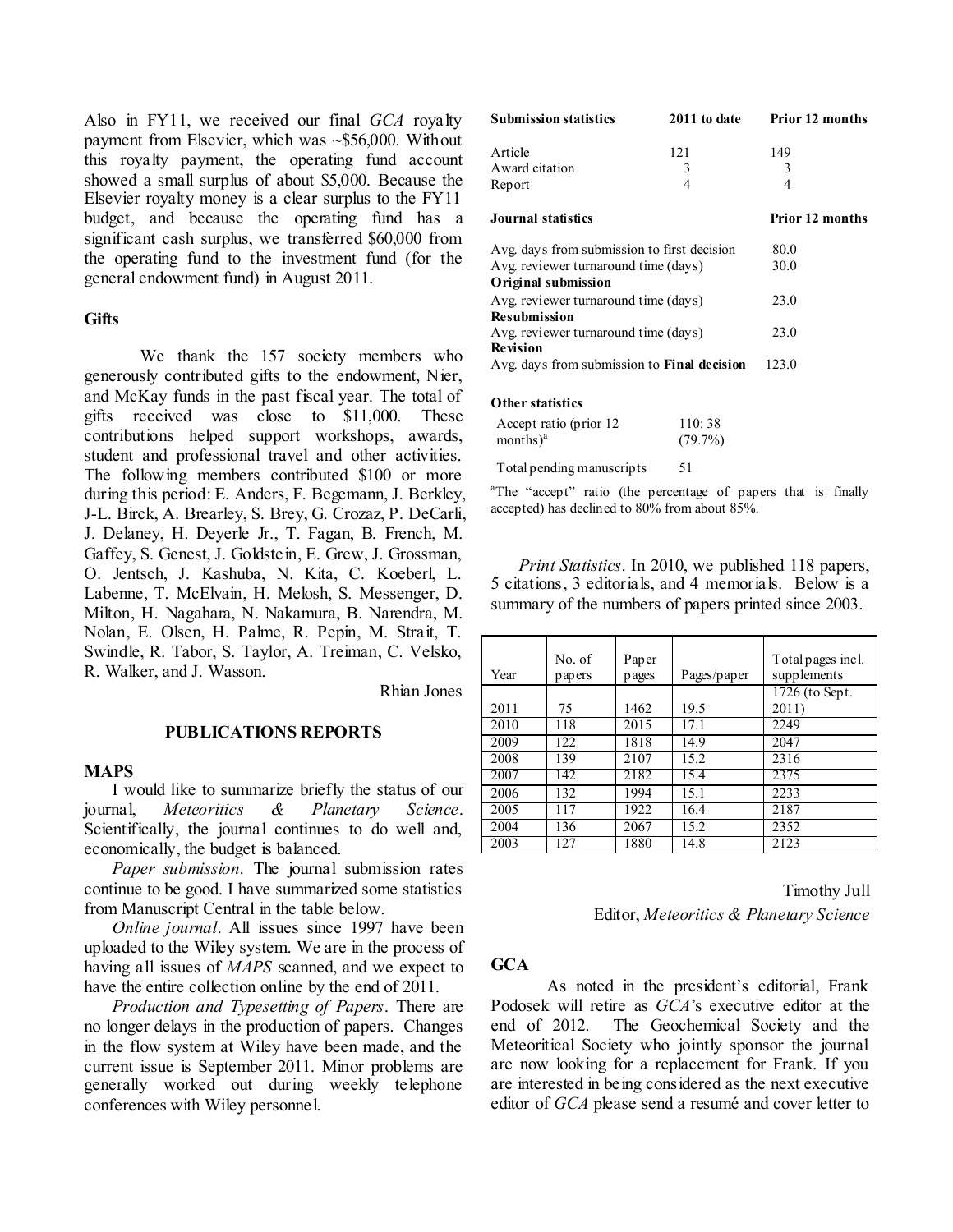the chair of the Joint Publication Committee (JPC) of the two societies, Brigitte Zanda (zanda $(\partial \Omega)$ mnhn.fr), before December 31, 2011. After the JPC has made their recommendation, the two Societies will nominate a candidate to Elsevier who will appoint the next executive editor for a three-year term, which can be extended for a second three-year term.

## **Elements**

*Elements* is a bimonthly publication with an international circulation of  $\sim$ 15,000 focusing on subjects and news of broad interest in the geological sciences. Under an agreement between *Elements* magazine and the Meteoritical Society, members receive printed copies of *Elements* as part of their membership package and have electronic access to published articles.

The current agreement between *Elements* magazine and the Meteoritical Society will end July 31, 2012. At the 2010 Annual Meeting in New York City, the council proposed to poll the membership about whether to renew the agreement with *Elements*. The poll went out to the members in September and will close in November. Please log in and answer the four quick questions if you haven't already done so.

## **FROM THE NOMENCLATURE COMMITTEE**

Since the last report, the nomenclature committee (NomCom) approved names and information for 1074 meteorites that will be published in *Meteoritical Bulletin* number 99 (in press), including 467 from outside Antarctica. New falls reported in this bulletin include Fuhe (1945) (China), Kemer (2008) (Turkey), Lorton (Virginia, USA), Mason Gully (Western Australia), Mifflin (Wisconsin, USA), Red Canyon Lake (2007) (California, USA), Varre-Sai (Brazil), and Whetstone Mountains (Arizona, USA). The bulletin is now in the capable hands of Laurence Garvie.

A change to the NomCom procedures (known as Bylaws Article 12) removes the requirement that the bulletin be published in *Meteoritics & Planetary Science*. We have been in the process of determining the best format and have settled on publication of a single page in *MAPS*, with a link to an online document that will be in a familiar format. The reason for this change is that many people in the meteoritics community, including amateurs, tend to access

information online. Furthermore, this change allows the editor flexibility in how and what information is presented, and removes the need for journal typesetting for, e.g., meteorite tables.

Last year we introduced a new meteorite submission form (an Excel spreadsheet) that replaces the previous forms. Shortly we will introduce an annotated version, complete with detailed instructions on what is expected in each column of the spreadsheet. It is our hope that this will clarify what is expected of submitters and assist them in completing the form effectively and efficiently. In addition, we have started the process of allowing some submitters to upload their submissions directly into the online system. As always, these changes are for the purpose of streamlining the submission, voting, and approval process.

We are pleased to welcome two new members within the past year–Takashi Mikouchi and Monica Grady (*ex officio* as VP of the society), in addition to Laurence Garvie as editor of the *Meteoritical Bulletin*. Special thanks to the outgoing members, Akira Yamaguchi, Ed Scott, and Hasnaa Chennaoui for their many contributions. Another change to Article 12 removes the *ex officio* position of editor of the Catalogue of Meteorites, which has the added effect of reducing the committee from 16 members to 15. We are happy to have Caroline Smith continue on as a regular member starting January 1, 2012, and to welcome back Henning Haack, Smail Mostefaoui, and Kees Welten for additional 3-year terms. Thanks also to Weibiao Hsu, whose term comes to an end at the close of this year, for dedicated service over the past 6 years.

Please do not hesitate to contact me with questions or concerns about NomCom and especially with suggestions for improvement. Essential information on meteorite nomenclature, instructions and the template for reporting new meteorites may be found on our homepage, [http://meteoriticalsociety.org/simple\\_template.cfm?co](http://meteoriticalsociety.org/simple_template.cfm?code=pub_bulletin) [de=pub\\_bulletin.](http://meteoriticalsociety.org/simple_template.cfm?code=pub_bulletin)

Chris Herd

#### **FROM THE MEMBERSHIP COMMITTEE**

## **New to Our Listings**

Our society is growing, and we are working hard to make your membership more valuable to you.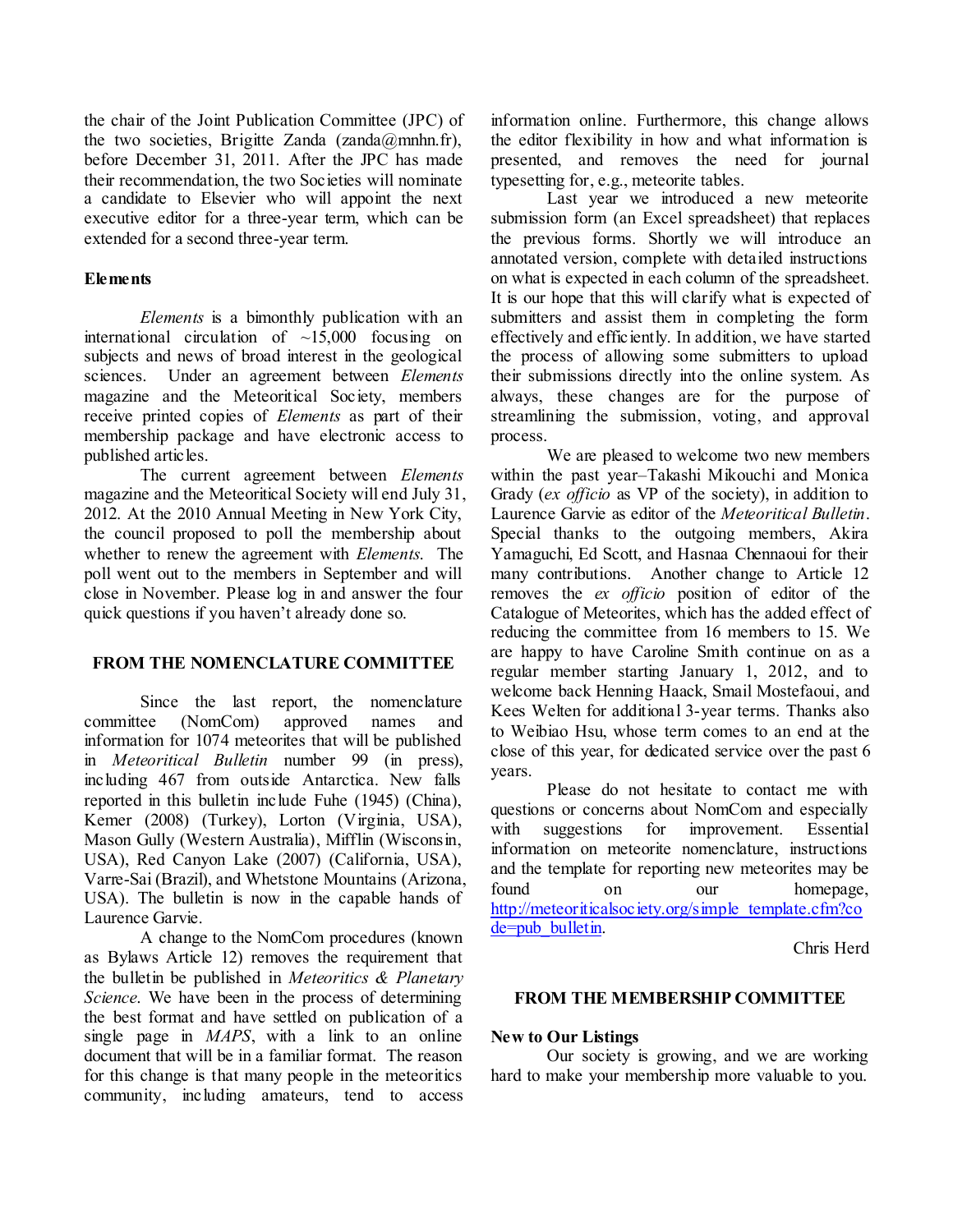We welcome and extend our best wishes to all the new members listed below.

W. F. Barrett, James Baxter, Michael Benton, Steven Binnie, Clive Burrett, David Call, Ian Chait, Thomas Cox, Steven Curry, James Day, Elena Dobrica, Gerardo Dominguez, Massimo D'Orazio, Martin Downes, Agnes Elmaleh, Raul Fonseca, John Gainor, Zack Gainsforth, Philippe Gillet, Carlos Guerard, Mark Hammergren, John Higgins, Dennis Holmes, Zhengwei Hu, Alison Hunt, James Kaler, Thomas Katsaros, Frank Kenton, Harvey Lange, Assia Laroussi, Lucille Le Corre, Jesse Lewis, Paula Lindgren, Yang Liu, Edward Majden, Johanna Marin-Carbonne, Matthew Marone, Seiji Maruyama, Etienne Medard, Eduardo Mijangos, Bill Mikuska, Nicholas Moskovitz, Melodye Murphy, William Petty, Vishnu Reddy, John Revel, R. Lawrence St. Clair, Warren Sansoucie, Cecilia Satterwhite, Martha Schaefer, Doug Schoon, John Scott, Virgil Sharpton, David Shuster, Matthew Smith, Jimmy Solorzano, Marcin Stolarz, Travis Tenner, Thomas Teubner, Jo-Anne Wartho, Jonathan Watson, Linda Welzenbach, Andrew Westphal, Craig Whitford, Stephan Winzer, Allen Yu, Viacheslav Zgonnik

And a special welcome to the students who have joined the society this year.

Feargas Abernathy, Robert Beauford, Eike Beitz, Joke Belza, John Bigolski, Alexandra Blinova, Joelene Buntain, Wilton Carvalho, Melanie Channon, Noel Chaumard, Amanda Couch, Cecile Cournede, Edivaldo dos Santos Filho, Pia Friend, Pierre Haenecour, Leon Hicks, Sanna Holm, Aurore Hutzler, El-mahadia Ibrahim, Hatsumi Ishida, Christine Jilly, Risto Kiuru, Stefan Kothe, Maximilian Matthes, Sihane Merouane, Kelly Miller, Margaret Murphy, Alaura Singleton, Lissa Ong, Rodney Phillips, Katharine Robinson, Aurelien Rombaut, Adam Sarafian, Xiaoyu Shi, Sheryl Singerling, Samantha Smith, Christopher Snead, Poorna Srinivasan, Veerle Sterken, Michele Thompson, Daniel Wielandt, Felicity Williams, Niel Williams

## **Deaths**

We note with sadness the deaths in recent months of the following members of the Meteoritical Society:

Thomas Ahrens, Ralph Baldwin, Milton Blander, Joseph Burdy, Michael J. Drake, Ronald Hartman, Jared Morrow, Elisabetta Pierazzo, and Frank Stadermann.

#### **A New Membership Committee Chair for 2012**

At the end of 2011, Gary Huss, who was the society's president in 2003 and 2004, will leave the membership committee, which he has chaired since 2007. Gary has been a consistent and thoughtful voice for all society members, and especially those who are not full-time scientists–for collectors, dealers, and meteorite enthusiasts in the general public. In 2012, Alex Ruzicka will take over as chair of the membership committee. We are glad to have him aboard.

Gary Huss with assistance from J. Alex Speer

### **AWARDS AND HONORS**

### **Newly and Recently Announced Awards**

### *Leonard Medal for 2012 to Don Burnett*

The Meteoritical Society recognizes Don Burnett with its 2012 Leonard Medal for laboratory and mission-related contributions, particularly his leadership of the Genesis mission, to measuring and understanding the abundances and isotopic compositions of elements in the solar system.

## *Nier Prize for 2012 to Fréderic Moynier*

The Meteoritical Society recognizes Frederic Moynier with its 2012 Nier Prize for significant contributions to understanding the processes that produced isotopic fractionations in the transition metals in solar system materials.

The nominees for the Leonard Medal and the Nier Prize were selected by the members of the Leonard Medal committee: Conel M. Alexander, Jr., Tim McCoy (chairperson), Mike Gaffey, Herbert Palme, and François Robert.

## *Barringer Medal for 2012 to Jan Smit*

The Barringer Medal for 2012 will go to Jan Smit for his fundamental contributions to the recognition that the K-T mass extinction was caused by an asteroid impact, and his tireless public advocacy of this topic.

The nominee for the Barringer Medal was selected by the members of the Barringer Medal Committee: Chris Koeberl (chair), Joanna Morgan, Elisabetta Pierazzo, and Jeff Plescia.

#### *Service Award for 2012 to Ursula Marvin*

The 2012 Service Award will be given to Ursula Marvin of the Harvard-Smithsonian Center for Astrophysics for documenting the history of the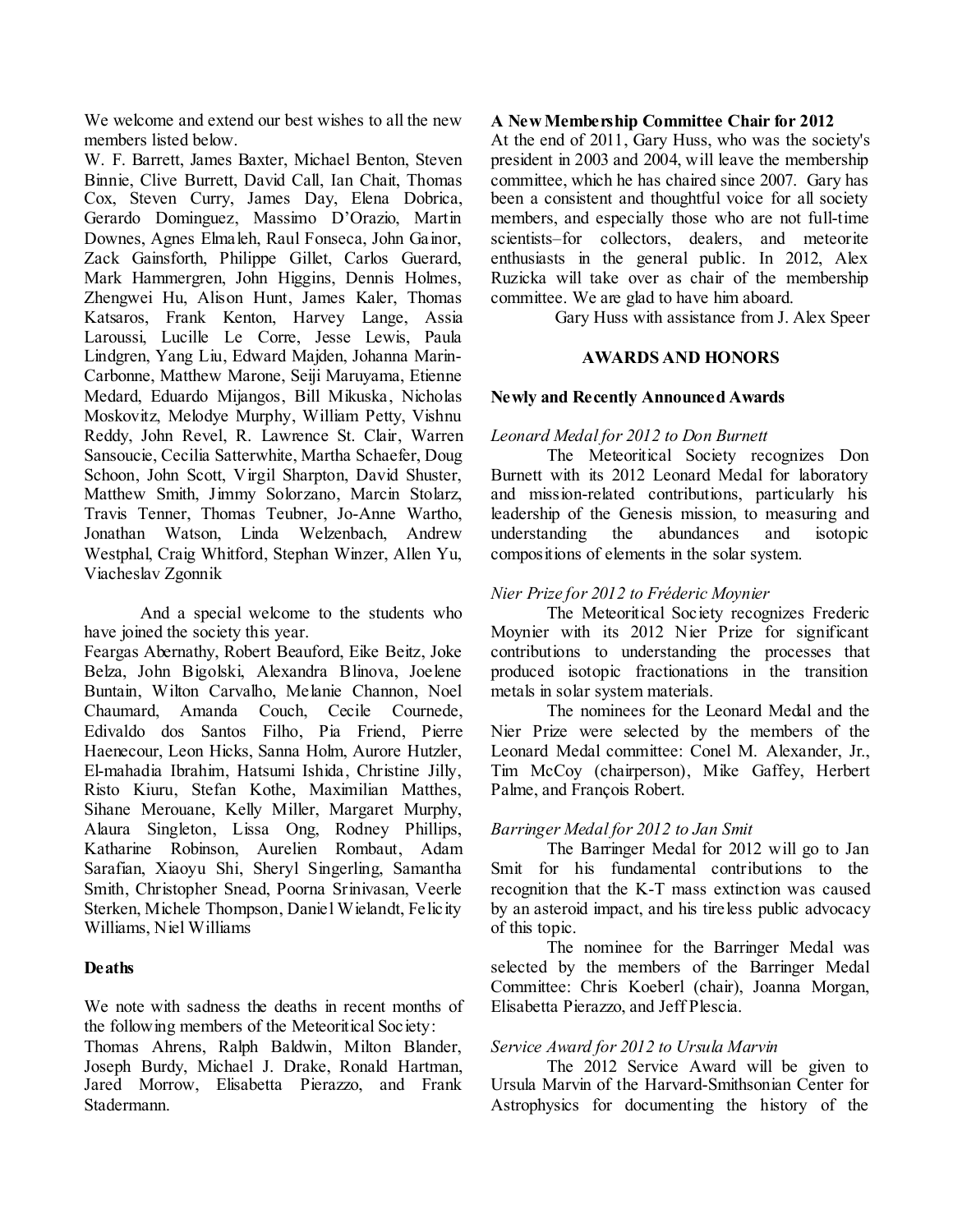Meteoritical Society and the personal histories of some of the most influential people in meteoritics and planetary science.

The nominee for the Service Award was selected by the members of the Membership Committee: Phil Bland, Gary Huss (chair), Takuya Kunihiro, Andreas Pack, Alex Ruzicka, and Jutta Zipfel.

# *McKay Award for 2011 to Dennis Harries*

The McKay Award for 2011 goes to Dennis Harries for his presentation entitled "Nanocrystalline P-Bearing Pentlandite and Chromium Nitrides from CM2 Chondrites Y-791198 and Y-793321."

The recipient of the McKay Award for 2011 was selected by a committee with the following members: Byeon-Gak Choi (chair), Fred Ciesla, Gareth Collins, Dante Lauretta, Tomoki Nakamura, Sara Russell (vice-chair), and Penny Wozniakiewicz.

# *Pellas-Ryder Award for 2011 to Andrew M. Beck*

Andrew M. Beck is the 2011 winner of the Pellas-Ryder Award for the paper "Diogenites as polymict breccias composed of orthopyroxenite and harzburgite" (*MAPS* 45:850-872, 2010). Mr. Beck studied several diogenite meteorites for their mineralogical and elemental compositions. Writing with H. McSween, Jr., he proposed a revised taxonomy for the HED (howardites, eucrites, and diogenites) suite.

The selection of the Pellas-Ryder award for 2011 was made by a joint committee of the Meteoritical Society (MS) and the Geological Society of America (GSA). Its members were Christine Floss (MS), Dante Lauretta (MS), Mario Trieloff (MS), Jayne Aubele (GSA), Dave Williams (chair, GSA), and S. Kattenhorn (GSA).

## **Call for Nominations: Awards and Fellows**

The society depends on its members to nominate deserving candidates for its awards and Fellows. Your participation is needed and important. The procedures for making a nomination are summarized here and can also be found on our website, http://meteoriticalsociety.org/.

Nominations for Meteoritical Society awards should be sent, preferably by email with electronic attachments, to the appropriate committee chair (listed at the end of each

paragraph) or to the secretary, Greg Herzog (herzogsec@rutchem.rutgers.edu).

### *Leonard Medal and Nier Prize -- Deadline January 15,2012*

The Leonard Medal honors outstanding contributions to the science of meteoritics and closely allied fields. It was established in 1962 to honor the first president of the society, Frederick C. Leonard. Nominations for the Leonard Medal and the Nier Prize should include

- a formal letter of nomination.
- a biographical sketch of the candidate,
- a list of publications covering the work to be considered for the award,
- additional substantive information, such as statements as to the importance of the nominee's research to the field of meteoritics and/or to the research of others,
- one seconding letter in support of the nomination (additional letters are encouraged).

Nominations for the Nier Prize should also include the candidate's birth date; a nomination is void if the candidate will reach the age of 35 before the end of 2011. If the research for the Nier Prize was performed and published with a research advisor or with multiple authors, a statement must be included that describes the nominee's leading role in the research. The committee chair for 2012 will be Conel Alexander (alexande@dtm.ciw.edu).

*Barringer Medal -- Deadline January 15, 2012* The Barringer Medal and Award recognize outstanding work in the field of impact cratering and/or work that has led to a better understanding of impact phenomena. The Barringer Medal and Award were established in 1982 to honor the memory of D. Moreau Barringer Sr. and his son D. Moreau Barringer Jr. and are sponsored by the Barringer Crater Company. Nominating letters should include:

- a biographical sketch of the candidate,
- a summary and evaluation of the accomplishments of the candidate and the importance of the candidate's work,
- a list of publications covering the work to be considered for the award, and
- one or more seconding letters.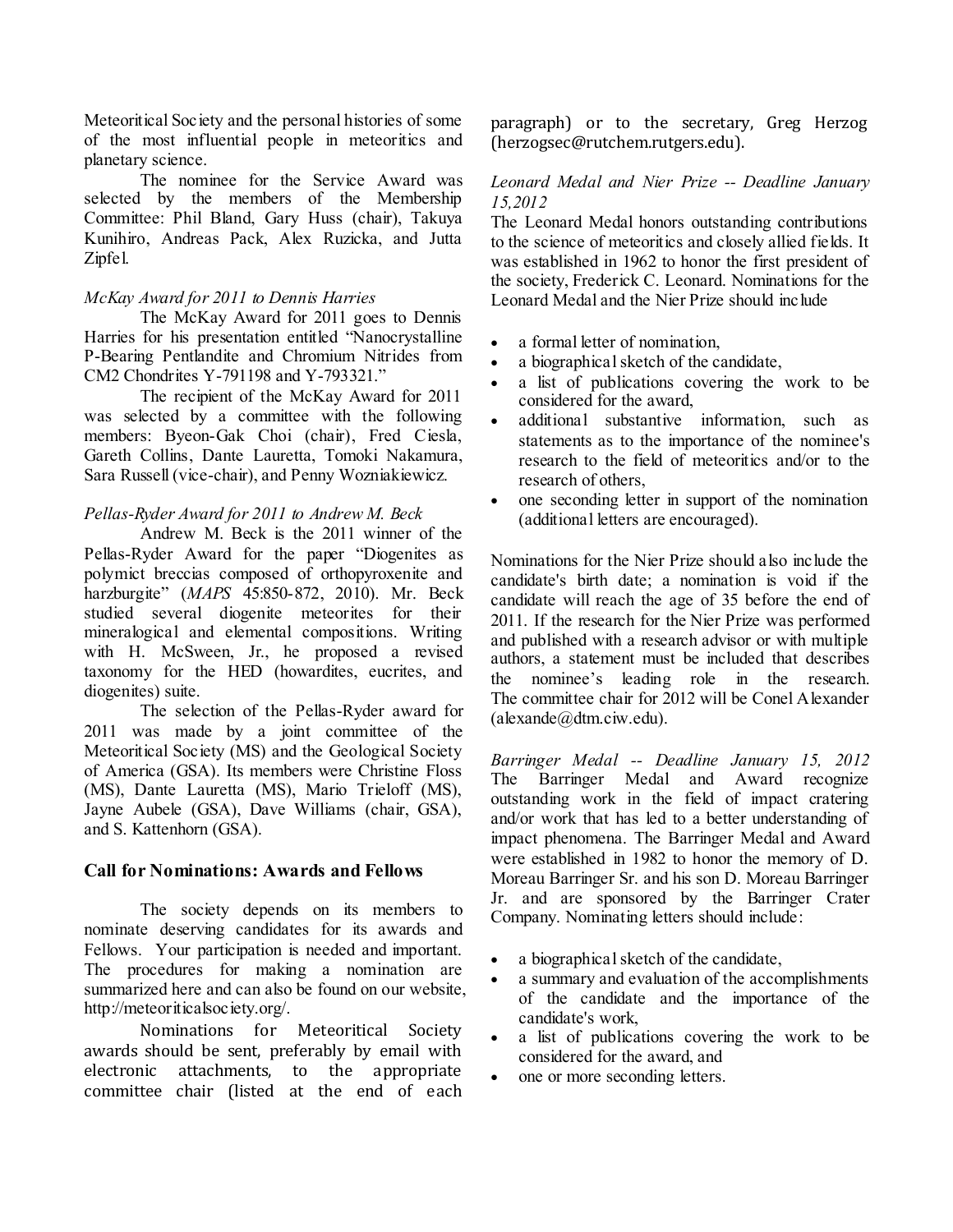The committee chair for 2012 will be Joanna Morgan  $(i.$ morgan $@$  imperial.ac.uk).

*Service Award -- Deadline January 31, 2012* This award honors members who have advanced the goals of the Society to promote research and education in meteoritics and planetary science in ways other than by conducting scientific research. Examples of activities that could be honored by the award include, but are not limited to, education and public outreach, service to the society and the broader scientific community, and acquisition, classification and curation of new samples for research. Nominating letters should include a biographical sketch of the candidate and additional substantive information, such as statements as to the importance of the nominee's activities to the field of meteoritics and/or to the research of others. One or more seconding letters in support of the nomination are strongly encouraged. The chair of the membership committee, which administers this award, will be Alex Ruzicka (ruzickaa@pdx.edu) as of January 1, 2012. Until the end of 2011, correspondence should be addressed to the current chair, Gary Huss  $(\text{ghuss@high.hawai.edu}).$ 

*Pellas-Ryder Award -- Deadline January 31, 2012* This award, which is jointly sponsored by the Meteoritical Society and the Planetary Division of Geological Society of America, is for undergraduate and graduate students who are first author of a planetary science paper published in a peer-reviewed scientific journal. Any first author of a paper published on a topic listed on the cover of *MAPS* who was a student when the paper was submitted is eligible for consideration for this award. Nominations should inc hide

- the full citation,
- a brief description of the paper's significance,
- a letter from the department head verifying that the first author was a registered student when the paper was submitted, and
- a letter from the student's advisor describing what portion of the work was done by the student.

Please send nominations to herzogsec@rutchem.rutgers.edu

*Nomination of Fellows* – *Deadline, January15, 2012*

Members who have distinguished themselves in meteoritics or in closely allied fields may be elected fellows by the council. No more than 1% of the members can be elected in even-numbered years. An alphabetical list of fellows of the society may be found on our web site (click Awards and then Fellows in the left hand menu).

Nominations for fellows should include a summary of the candidate's accomplishments (suggested length:  $\sim$ 150-200 words) together with a list of 5-10 of the candidate's most significant publications, including titles. Nominations should be sent to the chair of the Leonard Medal Committee, Conel Alexander, alexande@dtm.ciw.edu.

## **FROM THE SECRETARY**

# **Election for 2013**

A new council will take office in January 2013, with Monica Grady as president and Ed Scott as past president. The nominating committee, chaired by Rainer Wieler, with members Joseph I. Goldstein, Candace Kohl, Gordon Osinski, Akira Yamaguchi, and Brigitte Zanda prepared the slate of candidates listed below. The council has affirmed that this slate was selected in accordance with the society's Constitution and Bylaws.

## *Officers*

Vice-President: Michael Zolensky, U.S. (Presidentelect) Secretary: Greg Herzog, U.S., 2nd term Treasurer: Rhian Jones, U.S., 2nd term

#### *Councilors*

Nancy Chabot, U.S., 2nd term Hasnaa Chennaoui, Morocco, 2nd term Luigi Folco, Italy, 2nd term Jay Melosh, U.S., 1st term Larry Nittler, U.S., 1st term Kevin Righter U.S. 2nd term Maria Schönbächler, U.K., 1st term Hisayoshi Yurimoto, Japan, 1st term

According to the constitution of the society, nominations for other candidates require a petition signed by at least  $3\%$  of the society's members ( $\sim$ 32 at this writing) and should be submitted to the Secretary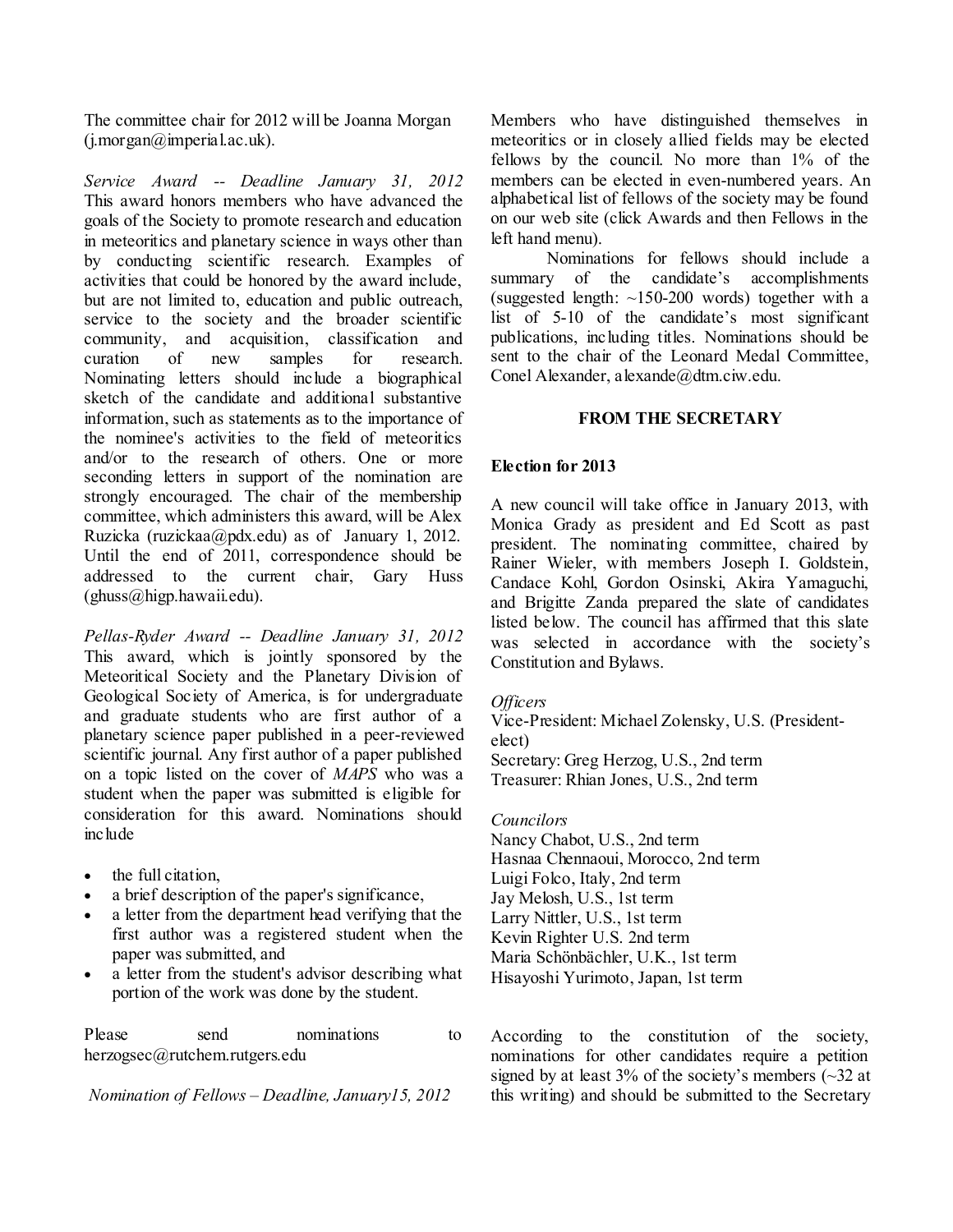by February 15, 2012. If no candidates are nominated other than those listed above, the secretary will declare these candidates elected by affirmation.

# *Statement from the Vice Presidential Nominee, Michael Zolensky*

One of the pleasures of service to the Meteoritical Society is having the opportunity to make friends with members I have not yet met, an experience I would welcome if I were to be elected vice president. Through the recent Stardust and Hayabusa publications (which have hundreds of co-authors), I may have already collaborated scientifically with most of the Society's members. However, for those who do not know me, here is some background. I was originally going to be a field geologist. In graduate school I had been working on the mineralogy of nuclear waste, but then changed direction. Wishing to avoid any future involvement with U.S. government scientists, I escaped to a postdoctoral fellowship at the Johnson Space Center in 1983, and then became a U.S. government scientist. This was obviously punishment for an extremely bad deed in a previous life. But the atmosphere at the Johnson Space Center is wonderful for doing science and I cannot imagine having made a better choice. Since so many members of the Meteoritical Society are primarily chemists, physicists, and astronomers, my mineralogical background has taken me a long way.

My career has proceeded along several parallel tracks. Primarily I am fascinated by the mineralogy of the early solar system, especially activity of water, and so have been analyzing and thinking about aqueously altered meteorites for almost 30 years. To learn ever more about these materials I have participated in the development of ever-better techniques for handling and usefully analyzing ever-smaller samples. Because of fantastic developments in microanalysis it has been possible to carry out sample return missions that are successful despite returning "only" sub-milligram quantities of rocks. I have served on the science teams of the Long Duration Exposure Facility (1985-1990), the Stardust mission to comet Wild 2 (1999-2006) and the Hayabusa mission to asteroid Itokawa (2004-2010). I still have field geologist dreams, and these are partially satisfied by expeditions to recover meteorites and impactites, in exotic places including the western USA, Atacama and Namib Deserts, SE Asia and Antarctica. This particular interest has led to my participation in the preliminary investigations of the special meteorites Monahans, Zag, Tagish Lake and

Almahata Sitta. I think that it would be useful if the Society could occasionally help to sponsor the recovery efforts for very special falls, if all political concerns could be satisfied. For the above meteorites we were especially fortunate that one or two individuals took exceptional actions to secure samples for science. We are not generally so fortunate. In this regard I agree with vice president Monica Grady that we have a significant problem with meteorites being collected in many areas, and not just North Africa and Arabia. Part of the solution to this problem is for the Meteoritical Society to foster meteorite expertise and interest within these countries, so that they can benefit from meteorite falls. As the number of downwardlooking satellites capable of observing fireballs increases, we could soon find ourselves with new Almahata Sittas almost every year.

I also serve as a curator at NASA's Johnson Space Center, with responsibility for the stratospheric samples (Cosmic Dust), Stardust-Wild 2 samples, Hayabusa-Itokawa samples, and hardware that is returned to Earth from space. Being a Curator means that you see astromaterials not merely as a critical current resource but also as a treasure to be preserved for future generations of scientists, and gives one several different windows into the backstage areas of the world of astromaterials.

I joined the Meteoritical Society in 1983, was elected to fllowship in 1998, and served as councilor from 2003 to 2006. I also served on the nomenclature committee from 2003-2009 (that only seemed like forever). I was one of the final associate editors of *The Proceedings of the Lunar and Planetary Science Conference* (remember them?), and I have just begun to serve as an associate editor of MAPS. I am the namesake of Asteroid (6030) Zolensky, but to put that honor into proper perspective you should also know that there are asteroids named "Moe", "Larry", "Curly" and "Racquetball."

I am firmly committed to public outreach and education opportunities, and believe that the activities of the Meteoritical Society can play an important role in inspiring young people to become the next generation of scientists, technologists, engineers and tax payers. Toward this end I give many talks to grade schools, high schools, scouts, astronomy clubs, and occasionally adults. I have a strong interest in furthering understanding of the minor bodies that are a significant part of our planetary system, especially asteroids and comets. Through my career I have served on numerous NASA and international advisory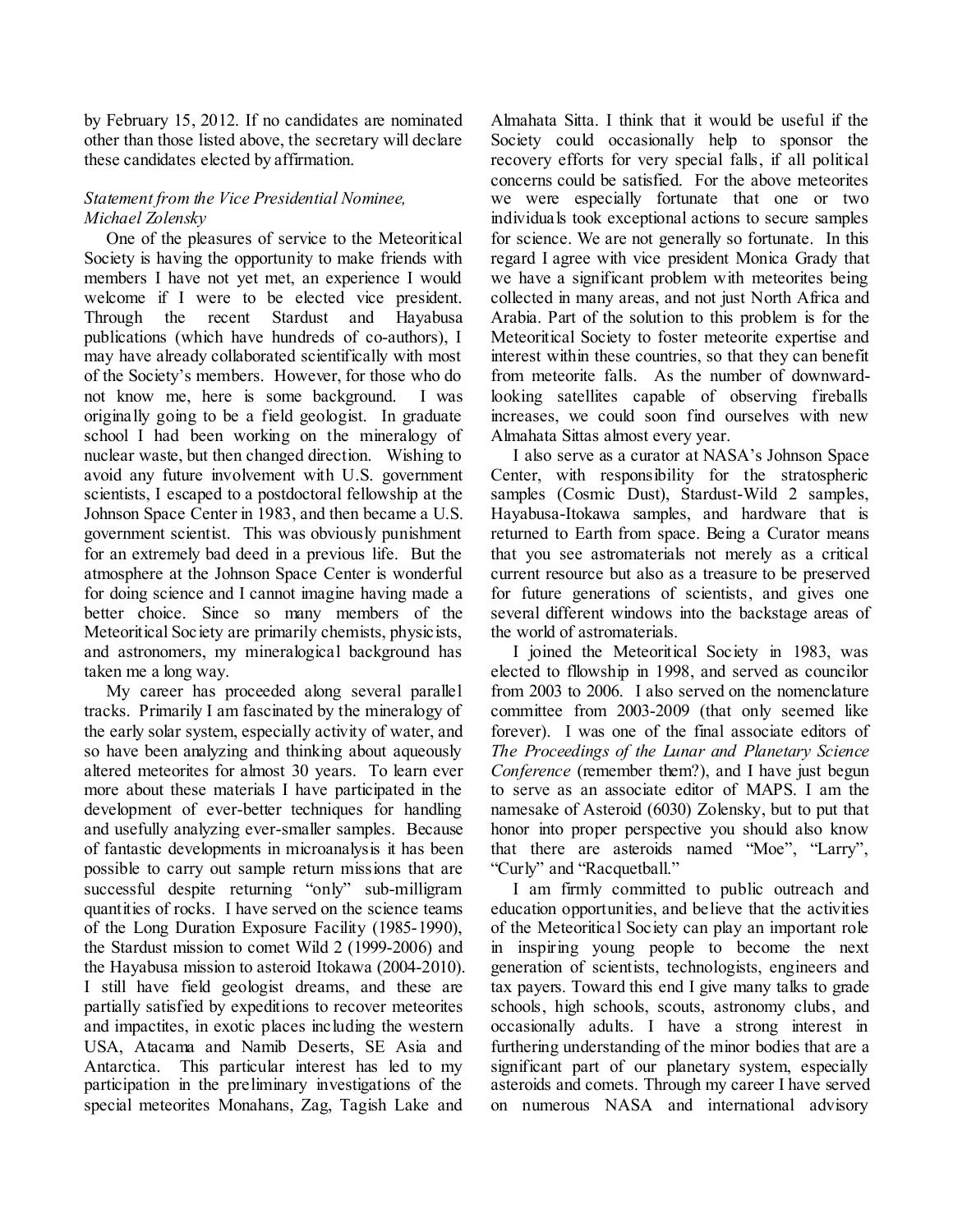committees concerned with the exploration of these small bodies, most recently on the Steering Committee of NASA's Small Body Assessment Group. I also have helped to organize many international conferences and workshops. The Meteoritical Society is so international that my 12-year-old daughter takes completely for granted the fact that she has good friends on all continents, and I think this is an experience that many of us share. Our readiness to work across borders is a very special quality of our Society which we cannot take for granted

It is a great honor to be considered for vice president of the Meteoritical Society.

## *Brief Biographies for Other Candidates*

**Gregory Herzog** is a professor in the Department of Chemistry and Chemical Biology at Rutgers University, the State University of New Jersey. His research focuses on solar system processes that influence isotope abundances, and especially cosmicray irradiation.

**Rhian Jones** is an associate professor in the Department of Earth and Planetary Sciences at the University of New Mexico. Her research is directed toward understanding the early history of the solar system through petrological and isotopic studies of chondritic meteorites.

**Nancy Chabot** is a staff scientist at the Johns Hopkins University Applied Physics Laboratory in Laurel, Maryland. Her research is directed towards understanding the evolution of planetary bodies in the solar system, with a focus on experimental studies, iron meteorites, and planetary cores.

**Hasnaa Chennaoui Aoudjehane** is professor at the Hassan II University in Casablanca, Morocco. Her research interest focuses on the history and intensity of shock on meteorites by using cathodoluminescence techniques. She is currently member of the nomenclature committee and the membership committee of the Meteoritical Society.

**Luigi Folco** is curator of the meteorite collection of the Museo Nazionale dell'Antartide, Siena University. His current research focuses on the petrology of meteorites, micrometeorites and microtektites, as well as the search for meteorites in hot and cold deserts. He is past member of the nomenclature committee of the Meteoritical Society and associate editor of the *Meteoritical Bulletin*.

**Jay Melosh** is a professor in the Earth and Atmospheric Sciences and Physics Departments at Purdue University. His research focuses on the role of impact cratering in the evolution of the planets, satellites and small bodies in the solar system. He has participated in recent NASA missions to comets Tempel 1 and Hartley 2 and the GRAIL mission to the Moon. He has worked on the launch mechanism of Lunar and Martian meteorites and the possibility that microorganisms might survive meteoritic exchange between the planets.

Larry Nittler is a staff scientist in the Department of Terrestrial Magnetism, Carnegie Institution of Washington, Washington DC. He studies the origin and evolution of the solar system, both through laboratory microanalysis of extraterrestrial materials and through planetary remote sensing. A particular focus is on isotopically anomalous presolar materials in meteorites and cosmic dust.

**Kevin Righter** is a research scientist and curator of the Antarctic meteorite collection at NASA Johnson Space Center. His research efforts include applying experimental petrology and geochemical analysis to understanding core formation in terrestrial planets, the origin of the Earth and Moon, and the role of water, oxygen, sulfur, and carbon on magmatic properties and phase equilibria.

**Maria Schönbächler** is a Reader in the School of Earth, Atmospheric and Environmental Sciences at the University of Manchester, UK. Her research focuses on dating and tracing events in the early solar system such as accretion and differentiation of planetary bodies using stable isotopes and extinct radionuclides.

**Hisayoshi Yurimoto** is a professor in the Department of Natural History Sciences at Hokkaido University. His research focuses on the origin of the solar system using microanalysis of meteorites by secondary ion mass spectrometry.

# **MetSocCom--E-mail Discussion Group for the Society**

My first e-mail as secretary led to some unexpected and interesting replies to our entire membership. Afterwards, several members wrote in